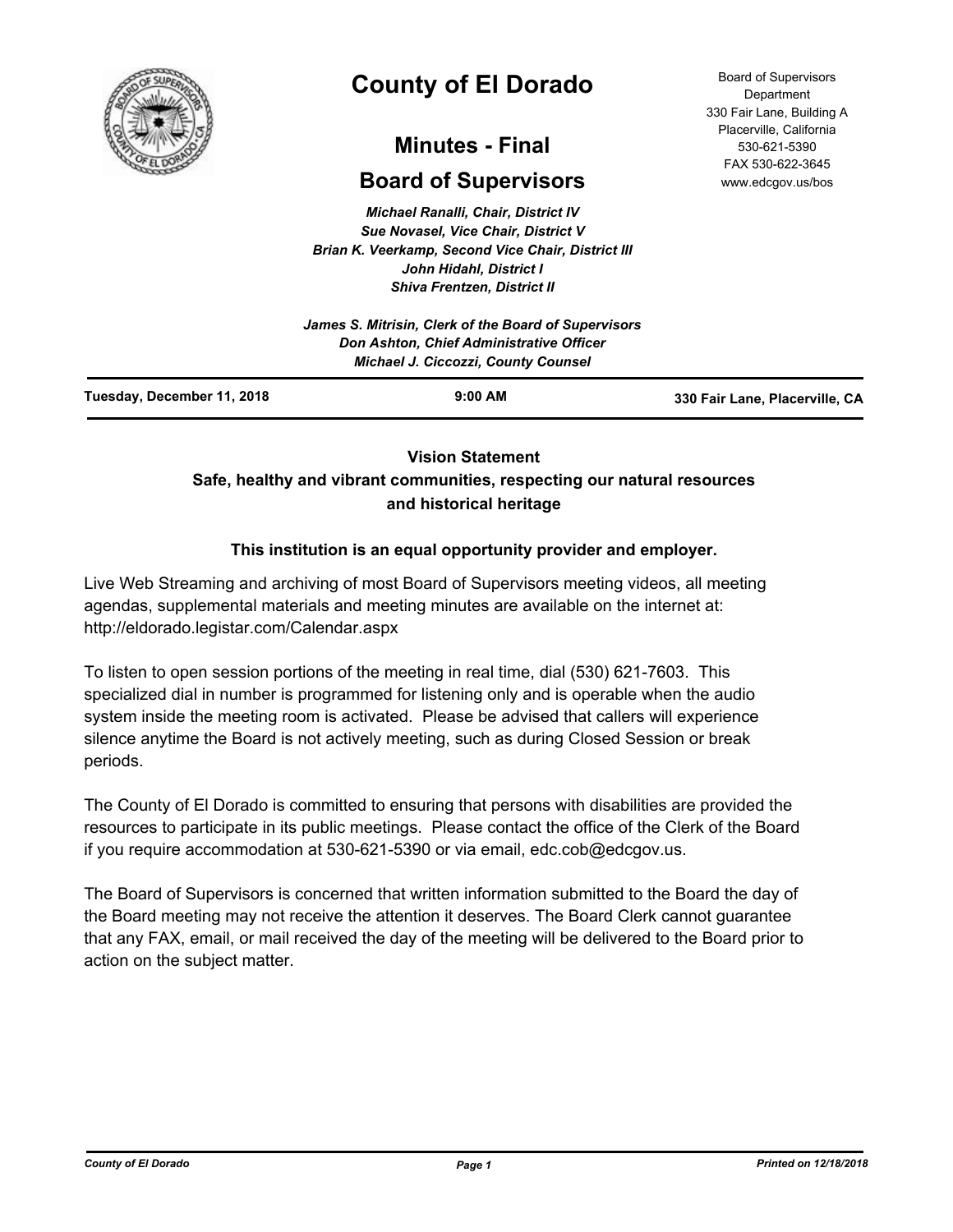The Board meets simultaneously as the Board of Supervisors and the Board of Directors of the Air Quality Management District, In-Home Supportive Services, Public Housing Authority, Redevelopment Agency and other Special Districts.

For Purposes of the Brown Act § 54954.2 (a), the numbered items on this Agenda give a brief description of each item of business to be transacted or discussed. Recommendations of the staff, as shown, do not prevent the Board from taking other action.

Materials related to an item on this Agenda submitted to the Board of Supervisors after distribution of the agenda packet are available for inspection during normal business hours in the public viewing packet located in Building A, 330 Fair Lane, Placerville or in the Board Clerk's Office located at the same address. Such documents are also available on the Board of Supervisors' Meeting Agenda webpage subject to staff's ability to post the documents before the meeting.

# **PROTOCOLS FOR PUBLIC COMMENT**

Public comment will be received at designated periods as called by the Board Chair.

Public comment on items scheduled for Closed Session will be received before the Board recesses to Closed Session.

Except with the consent of the Board, individuals shall be allowed to speak to an item only once.

On December 5, 2017 the Board adopted the following protocol relative to public comment periods:

Time for public input will be provided at every Board of Supervisors meeting. Individuals will have three minutes to address the Board. Individuals authorized by organizations will have three minutes to present organizational positions and perspectives and may request additional time, up to five minutes. At the discretion of the Board, time to speak by any individual may be modified.

A total of 20 minutes will be allocated for public comment during Open Forum and for each agenda item to be discussed. Public comment on certain agenda items designated and approved by the Board may be treated differently with specific time limits per speaker or a limit on the total amount of time designated for public comment. It is the intent of the Board that quasi-judicial matters have additional flexibility depending upon the nature of the issue.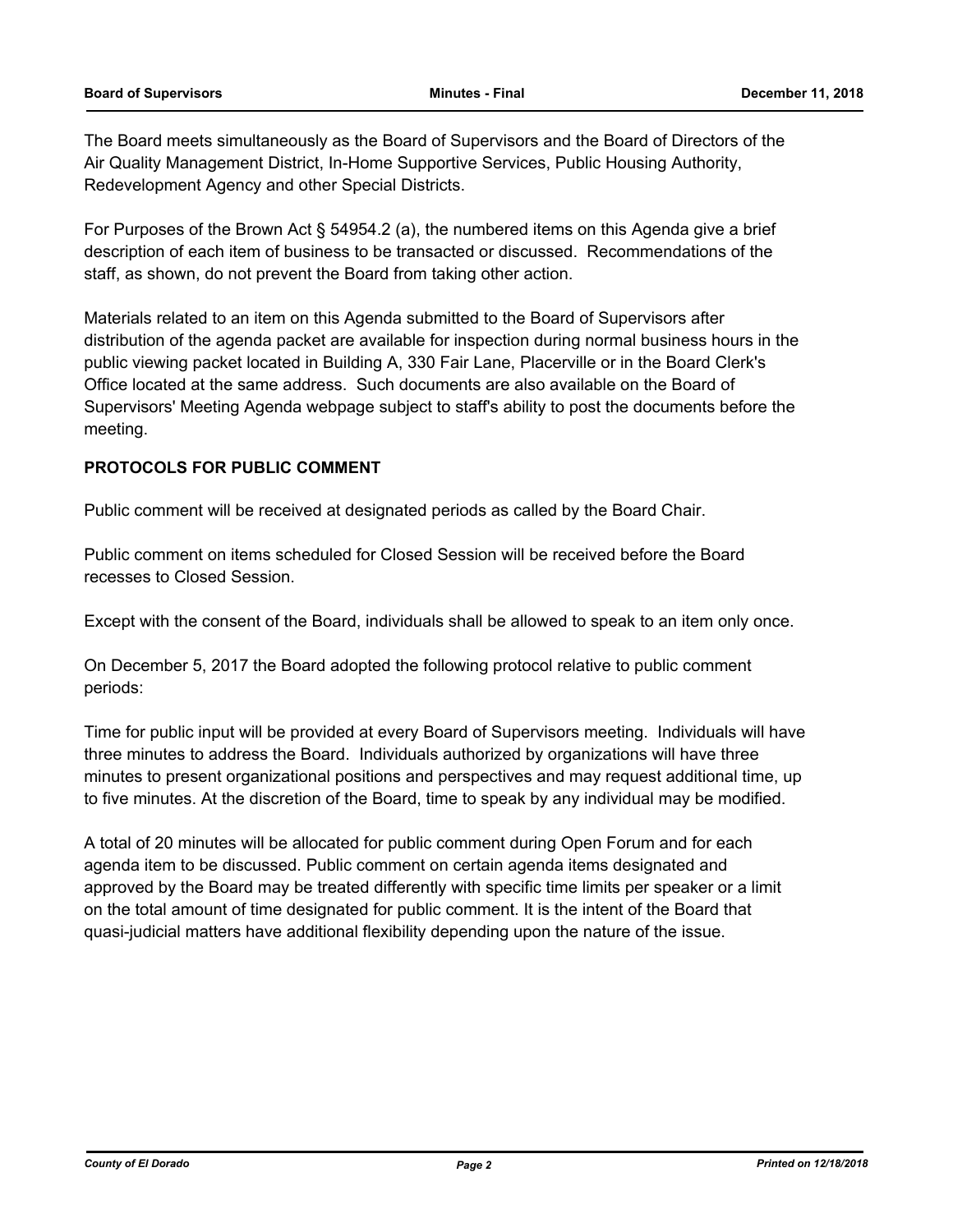Individual Board members may ask clarifying questions but will not engage in substantive dialogue with persons providing input to the Board.

If a person providing input to the Board creates a disruption by refusing to follow Board guidelines, the Chair of the Board may take the following actions.

Step 1. Request the person adhere to Board guidelines. If the person refuses, the Chair may ask the Clerk to turn off the speaker's microphone.

Step 2. If the disruption continues, the Chair may order a recess of the Board meeting.

Step 3. If the disruption continues, the Chair may order the removal of the person from the Board meeting.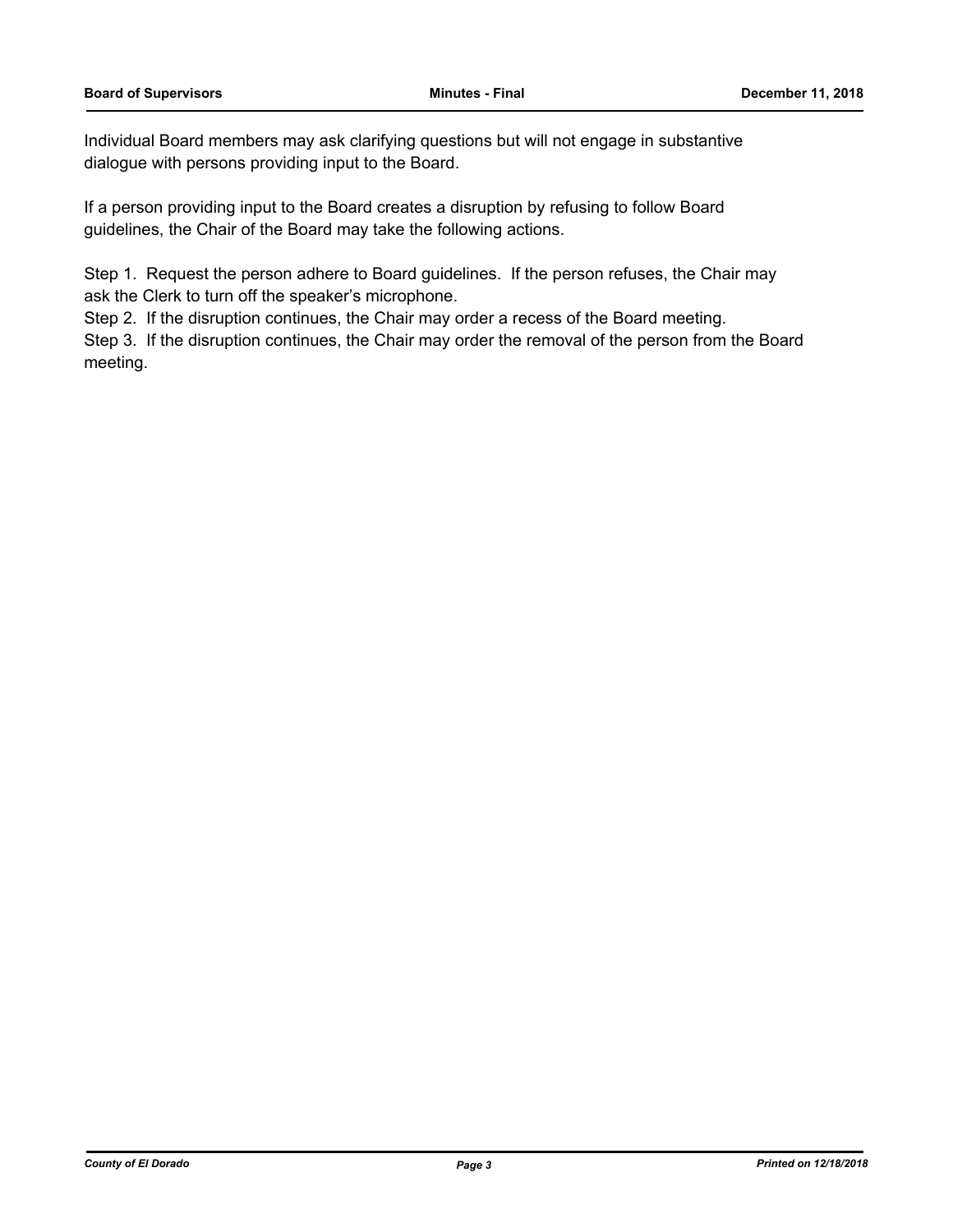# **9:00 A.M. - CALLED TO ORDER**

Present: 5 - Supervisor Veerkamp, Supervisor Frentzen, Supervisor Ranalli, Supervisor Novasel and Supervisor Hidahl

## **INVOCATION AND PLEDGE OF ALLEGIANCE TO THE FLAG**

**Father Sean Cox of the Faith Episcopal Church gave the Invocation. Supervisor Frentzen led the Pledge of Allegiance to the Flag.**

## **ADOPTION OF THE AGENDA AND APPROVAL OF CONSENT CALENDAR**

**A motion was made by Supervisor Frentzen, seconded by Supervisor Novasel to Adopt the Agenda and Approve the Consent Calendar with the following the change:**

**Pull item 20 for discussion.**

**Yes:** 5 - Veerkamp, Frentzen, Ranalli, Novasel and Hidahl

The Board may make any necessary additions, deletions or corrections to the agenda including moving items to or from the Consent Calendar and adopt the agenda and the Consent Calendar with one single vote. A Board member may request an item be removed from the Consent Calendar for discussion and separate Board action. At the appropriate time as called by the Board Chair, members of the public may make a comment on matters on the Consent Calendar prior to Board action.

# **OPEN FORUM**

*Public Comment: R. Mason, T. Kayes, K. Greenwood*

### [18-1937](http://eldorado.legistar.com/gateway.aspx?m=l&id=/matter.aspx?key=25287) OPEN FORUM (See Attachment)

Open Forum is an opportunity for members of the public to address the Board of Supervisors on subject matter that is not on their meeting agenda and within their jurisdiction. Public comments during Open Forum are limited to three minutes per person. Individuals authorized by organizations will have three minutes to present organizational positions and perspectives and may request additional time, up to five minutes. The total amount of time reserved for Open Forum is 20 Minutes.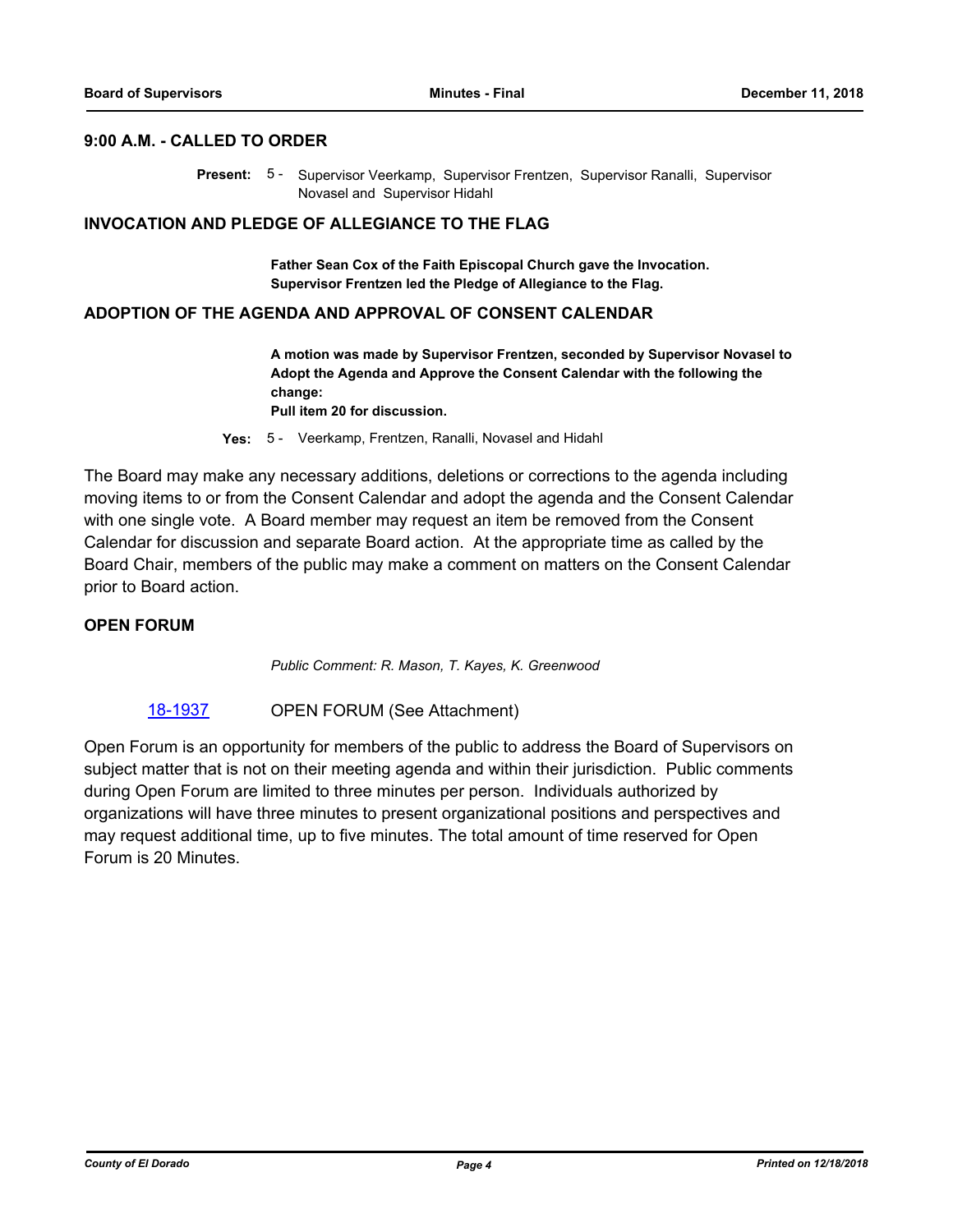# **CONSENT CALENDAR**

**1.** [18-1886](http://eldorado.legistar.com/gateway.aspx?m=l&id=/matter.aspx?key=25236) Clerk of the Board recommending the Board approve the Minutes from the regular meeting of the Board on December 4, 2018.

**This matter was Approved on the Consent Calendar.**

# **GENERAL GOVERNMENT - CONSENT ITEMS**

**2.** [18-1856](http://eldorado.legistar.com/gateway.aspx?m=l&id=/matter.aspx?key=25206) Chief Administrative Office recommending the Board receive, review, and file annual reports for the Fiscal Year ending June 30, 2018, as required under the Mitigation Fee Act (Cal. Gov. Code §66000 et seq.) related to the development impact mitigation fee collected by the County for the benefit of various Special Districts.

> **FUNDING:** Fees collected on behalf of Special Districts; no County funding.

**This matter was Approved on the Consent Calendar.**

**3.** [18-1860](http://eldorado.legistar.com/gateway.aspx?m=l&id=/matter.aspx?key=25210) Chief Administrative Office recommending the Board: 1) Approve and authorize the Chair to sign the attached Budget Transfer Form and accompanying schedule of amendments to the Fiscal Year 2018-19 Adopted Budget, reflecting Board approved uses for additional General Fund monies, as previously approved on November 20, 2018; and 2) Approve and authorize the Chair to sign Resolution **248-2018** 

amending the Authorized Personnel Allocation Resolution to reflect position changes approved on November 20, 2018, as part of the above referenced budget additions. (4/5 vote is required to approve the Budget Amendment.)

**FUNDING:** County-wide Budget.

**Resolution 248-2018 was Adopted upon Approval of the Consent Calendar.**

**4.** [18-1896](http://eldorado.legistar.com/gateway.aspx?m=l&id=/matter.aspx?key=25246) Chief Administrative Office recommending the Board appoint the Director of Human resources as its designated representative to negotiate the salary, compensation in the form of fringe benefits, and other related terms and conditions of employment with the candidate for Director of Health & Human Services Agency in accordance with Government Code section 54957.6.

**FUNDING:** This item requires no funding.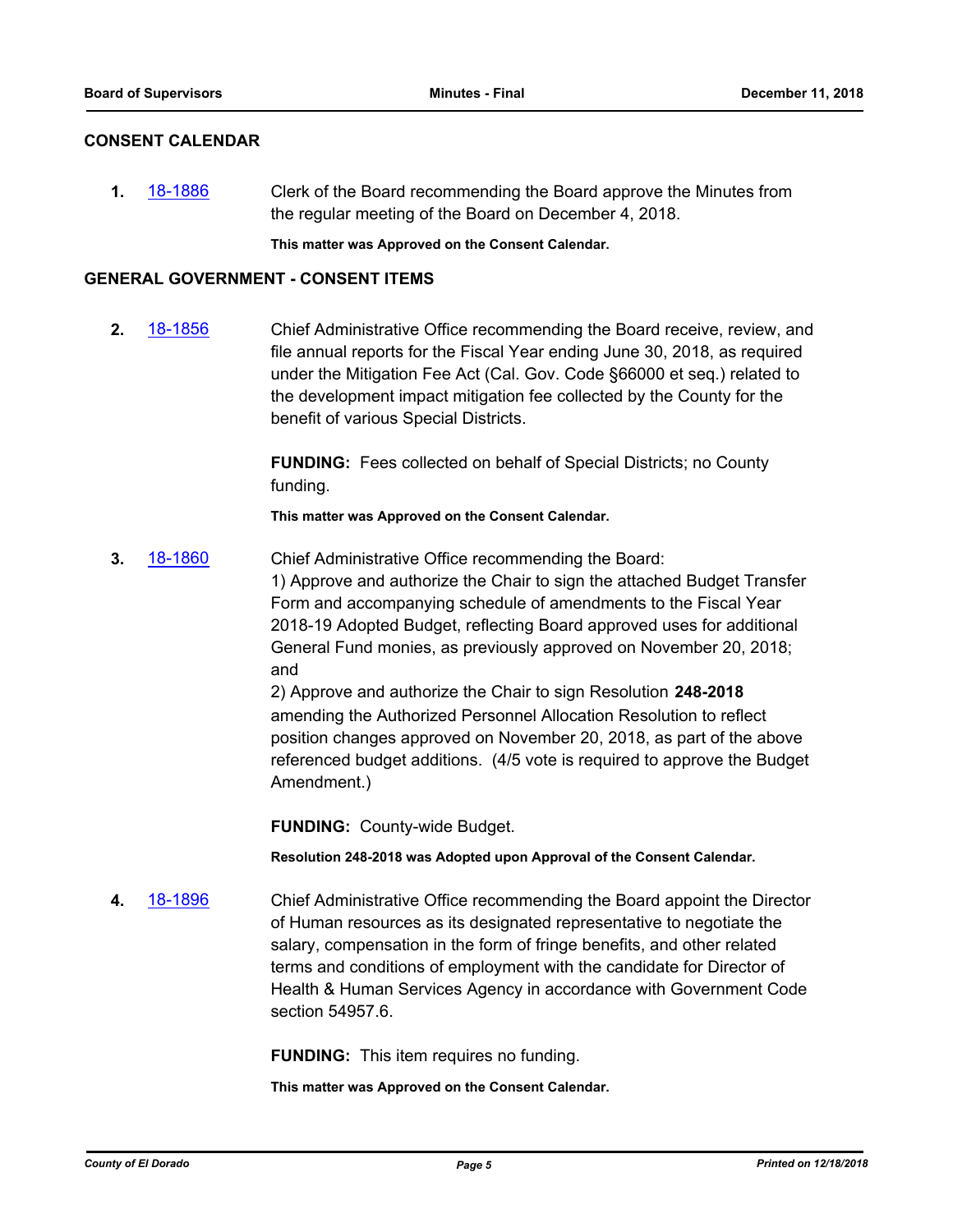**5.** [18-1897](http://eldorado.legistar.com/gateway.aspx?m=l&id=/matter.aspx?key=25247) Chief Administrative Office recommending the Board appoint the Director of Human resources as its designated representative to negotiate the salary, compensation in the form of fringe benefits, and other related terms and conditions of employment with the candidate for Registrar of Voters in accordance with Government Code section 54957.6.

**FUNDING:** This item requires no funding.

**This matter was Approved on the Consent Calendar.**

**6.** [18-1821](http://eldorado.legistar.com/gateway.aspx?m=l&id=/matter.aspx?key=25172) County Counsel recommending the Board adopt and authorize the Chair to sign Resolution **246-2018**, which adopts a revised County Conflict of Interest Code and rescinds Resolution 194-2016.

## **FUNDING:** N/A

**Resolution 246-2018 was Adopted upon Approval of the Consent Calendar.**

**7.** [18-1822](http://eldorado.legistar.com/gateway.aspx?m=l&id=/matter.aspx?key=25173) County Counsel recommending the Board review and approve the attached revised conflict of interest codes received from local public entities within the County.

# **FUNDING:** N/A

**This matter was Approved on the Consent Calendar.**

**8.** [18-1869](http://eldorado.legistar.com/gateway.aspx?m=l&id=/matter.aspx?key=25219) Elections Department recommending the Board declare the results of the official canvass of the November 6, 2018 Gubernatorial General Election conducted by the Recorder-Clerk/Registrar of Voters.

> The results of the votes cast at the Gubernatorial General Election held on November 6, 2018 were certified by the Recorder-Clerk/Registrar of Voters on December 4, 2018. The Elections Department recommends the Board declare the results of the official canvass.

# **FUNDING:** N/A

**This matter was Approved on the Consent Calendar.**

**9.** [18-1876](http://eldorado.legistar.com/gateway.aspx?m=l&id=/matter.aspx?key=25226) Human Resources Department recommending the Board approve and adopt the revised Human Resources Department class specification: Human Resources Analyst I/II.

### **FUNDING:** N/A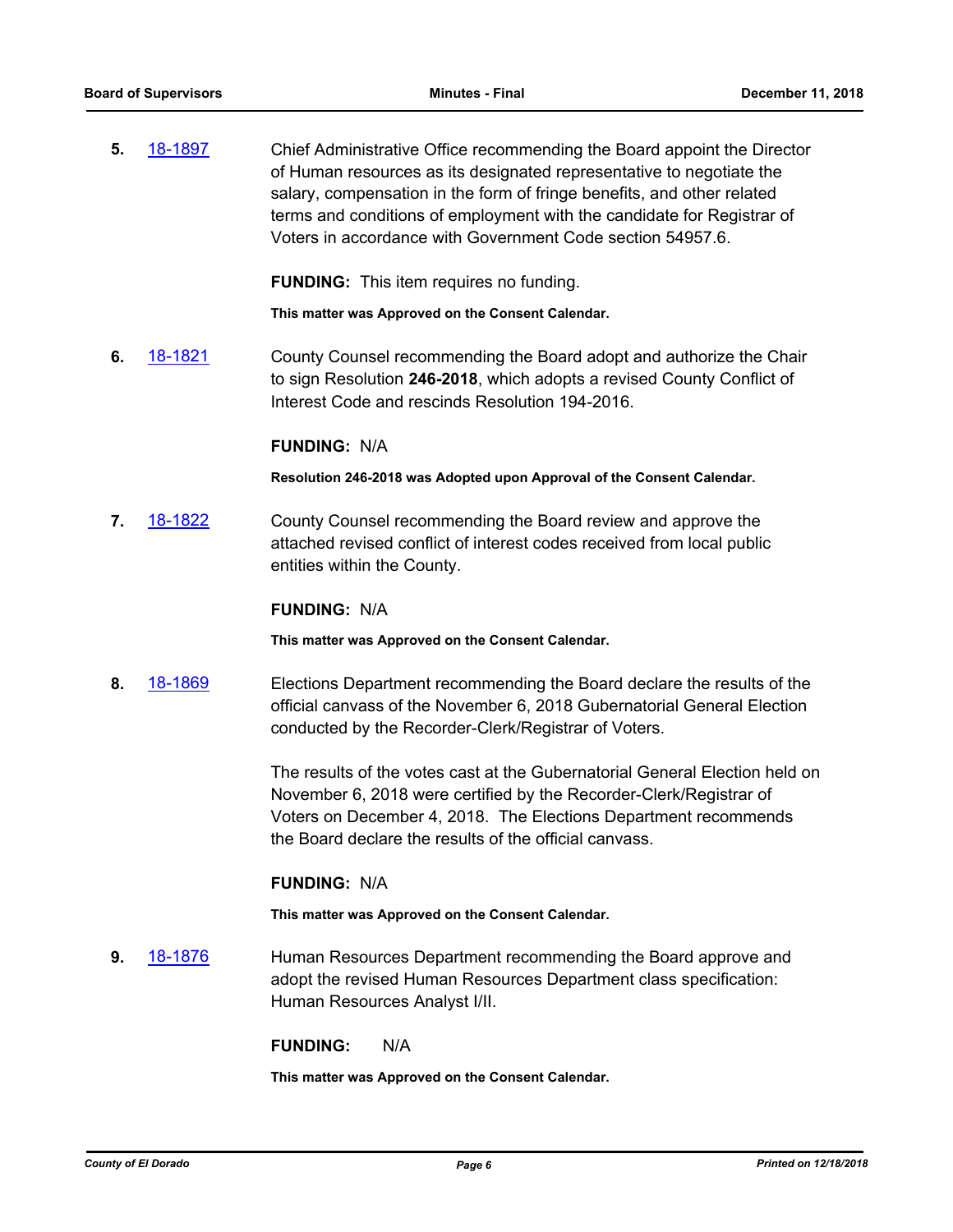**10.** [18-1870](http://eldorado.legistar.com/gateway.aspx?m=l&id=/matter.aspx?key=25220) Human Resources Department recommending the Board: 1) Approve and adopt the new County-wide class specification of Administrative Analyst Supervisor, and 2) Adopt and authorize the Chair to sign Resolution **249-2018** to approve the job class number, bargaining unit, and salary range for the new classification of Administrative Analyst Supervisor.

### **FUNDING:** N/A

**This matter was Approved and Resolution 249-2018 was Adopted upon Approval of the Consent Calendar.**

**11.** [18-1786](http://eldorado.legistar.com/gateway.aspx?m=l&id=/matter.aspx?key=25137) Supervisor Ranalli recommending the Board approve and authorize the Chair to sign a Proclamation recognizing December 15, 2018, as Bill of Rights Day in El Dorado County.

### **This matter was Approved on the Consent Calendar.**

**12.** [16-0305](http://eldorado.legistar.com/gateway.aspx?m=l&id=/matter.aspx?key=20961) Supervisor Ranalli recommending the Board find that a state of emergency continues to exist in El Dorado County as a result of unprecedented tree mortality due to drought conditions and related bark beetle infestations. (Cont. 12/4/18, Item 9)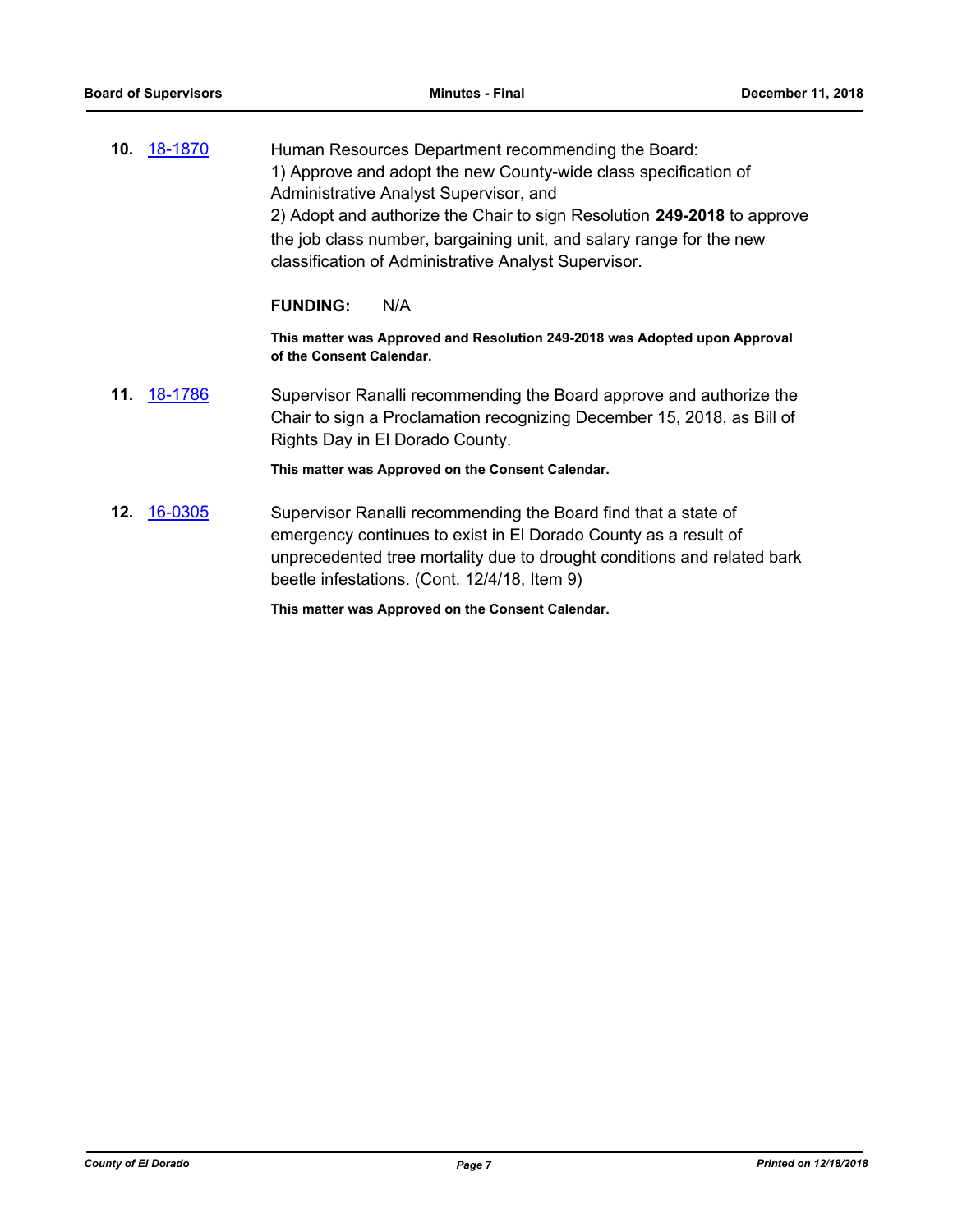## **HEALTH AND HUMAN SERVICES - CONSENT ITEMS**

**13.** [18-1774](http://eldorado.legistar.com/gateway.aspx?m=l&id=/matter.aspx?key=25125) Health and Human Services Agency recommending the Board: 1) Approve and authorize the Chair to sign Agreement for Services 3520 with Summitview Child and Family Services, Inc., for the provision of Specialty Mental Health Services for children and young adults, in the amount of \$2,928,677, for the term of two and one-half (2.5) years from January 1, 2019 through June 30, 2021;

> 2) Make findings in accordance with County Ordinance 3.13.030 that it is more economical and feasible to contract with Summitview Child and Family Services for services provided under this Agreement 3520 because the County does not have the qualified staff nor the facilities to provide said services; and

3) Authorize the Purchasing Agent, or designee, to execute further documents relating to Agreement for Services 3520, including amendments which do not increase the maximum dollar amount or term of the Agreement, and contingent upon approval by County Counsel and Risk Management

**FUNDING:** 50% Medi-Cal; 50% a combination of Mental Health Services Act and 1991 / 2011 Realignment.

**This matter was Approved on the Consent Calendar.**

**14.** [18-1776](http://eldorado.legistar.com/gateway.aspx?m=l&id=/matter.aspx?key=25127) Health and Human Services Agency recommending the Board: 1) Approve and authorize the Chair to sign Agreement for Services 3522 with Tahoe Youth and Family Services, Inc., for the provision of Specialty Mental Health Services for children and young adults, in the amount of \$115,596, for the term of two and one-half (2.5) years from January 1, 2019 through June 30, 2021;

> 2) Make findings in accordance with County Ordinance 3.13.030 that it is more economical and feasible to contract with Tahoe Youth and Family Services for services provided under this Agreement 3522 because the County does not have the qualified staff nor the facilities to provide said services; and

3) Authorize the Purchasing Agent, or designee, to execute further documents relating to Agreement for Services 3522, including amendments which do not increase the maximum dollar amount or term of the Agreement, and contingent upon approval by County Counsel and Risk Management.

**FUNDING:** 50% Medi-Cal; 50% a combination of Mental Health Services Act and 1991 / 2011 Realignment.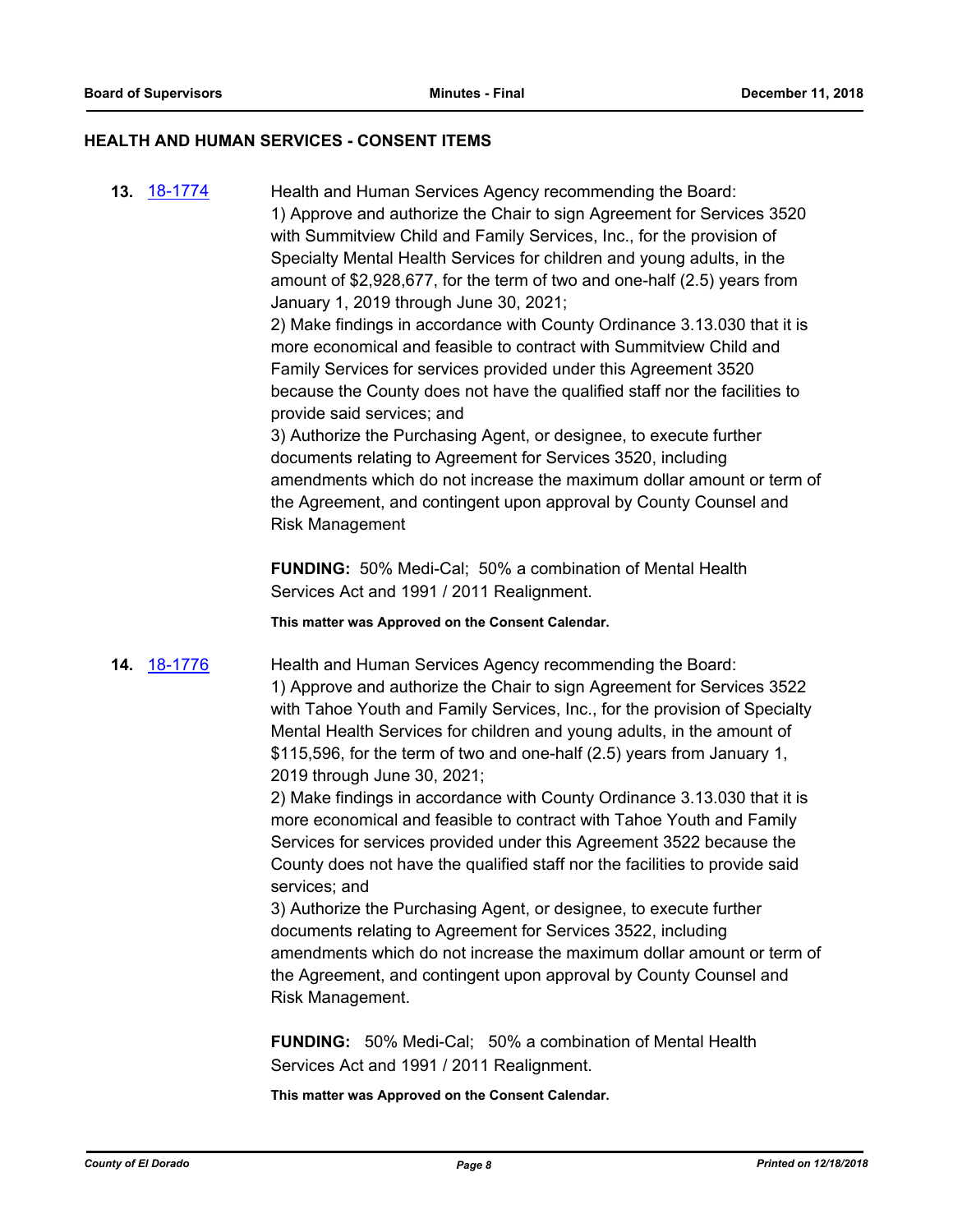**15.** [18-1779](http://eldorado.legistar.com/gateway.aspx?m=l&id=/matter.aspx?key=25130) Health and Human Services Agency recommending the Board: 1) Approve and authorize the Chair to sign Agreement for Services 3525 with Summitview Child and Family Services, Inc., for the provision of Specialty Mental Health Services for children and young adults in a Group Home, in the amount of \$1,831,673, for the term of two and one-half (2.5) years from January 1, 2019 through June 30, 2021; 2) Make findings in accordance with County Ordinance 3.13.030 that it is more economical and feasible to contract with Summitview Child and Family Services for services provided under this Agreement 3525 because the County does not have the qualified staff, nor the facilities to provide said services; and 3) Authorize the Purchasing Agent, or designee, to execute further documents relating to Agreement for Services 3525, including amendments which do not increase the maximum dollar amount or term of the Agreement, and contingent upon approval by County Counsel and Risk Management.

> **FUNDING:** 50% Medi-Cal; 50% a combination of Mental Health Services Act and 1991 / 2011 Realignment.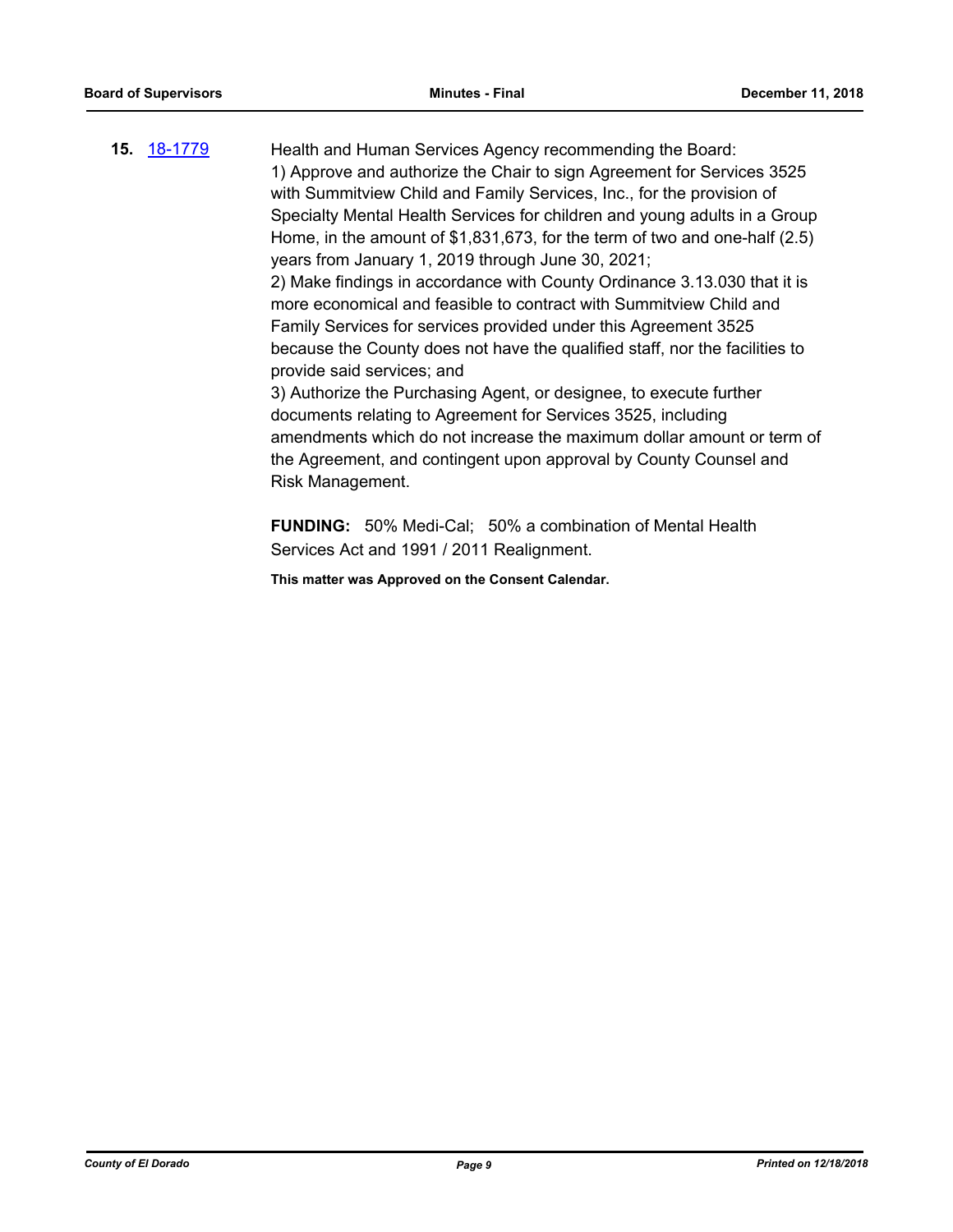**16.** [18-1829](http://eldorado.legistar.com/gateway.aspx?m=l&id=/matter.aspx?key=25180) Health and Human Services Agency recommending the Board: 1) Award Request for Proposals (RFP) 19-918-025, to all qualified proposers, including Staples and Associates, Conforti Plumbing, Inc., and Jonas Heating and Cooling, for the provision of home energy weatherization related services to qualifying, low-income residents of El Dorado County;

> 2) Authorize HHSA to negotiate an Agreement for Services with (1) Staples and Associates, Inc., (2) Conforti Plumbing, Inc., and (3) Jonas Heating and Cooling, Inc., with a total not-to-exceed amount for each agreement to be negotiated, and a term effective on execution through June 30, 2022;

3) Authorize the Purchasing Agent to execute said Agreements for Services, contingent upon approval by County Counsel and Risk Management; and

4) Authorize the Purchasing Agent, or designee, to execute any amendments relating to the Agreements developed in association with RFP 19-918-025, which do not increase the maximum dollar amount or term of the Agreement, and contingent upon approval by County Counsel and Risk Management.

**FUNDING:** Funding available for Weatherization related projects comes from two Federal Programs: the United States Department of Energy Weatherization Assistance Program and the United States Department of Health and Human Services Low Income Home Energy Assistance Program. In the fiscal year 2018-19 budget, \$87,000 of County General Fund is budgeted to support the administrative costs associated with the program.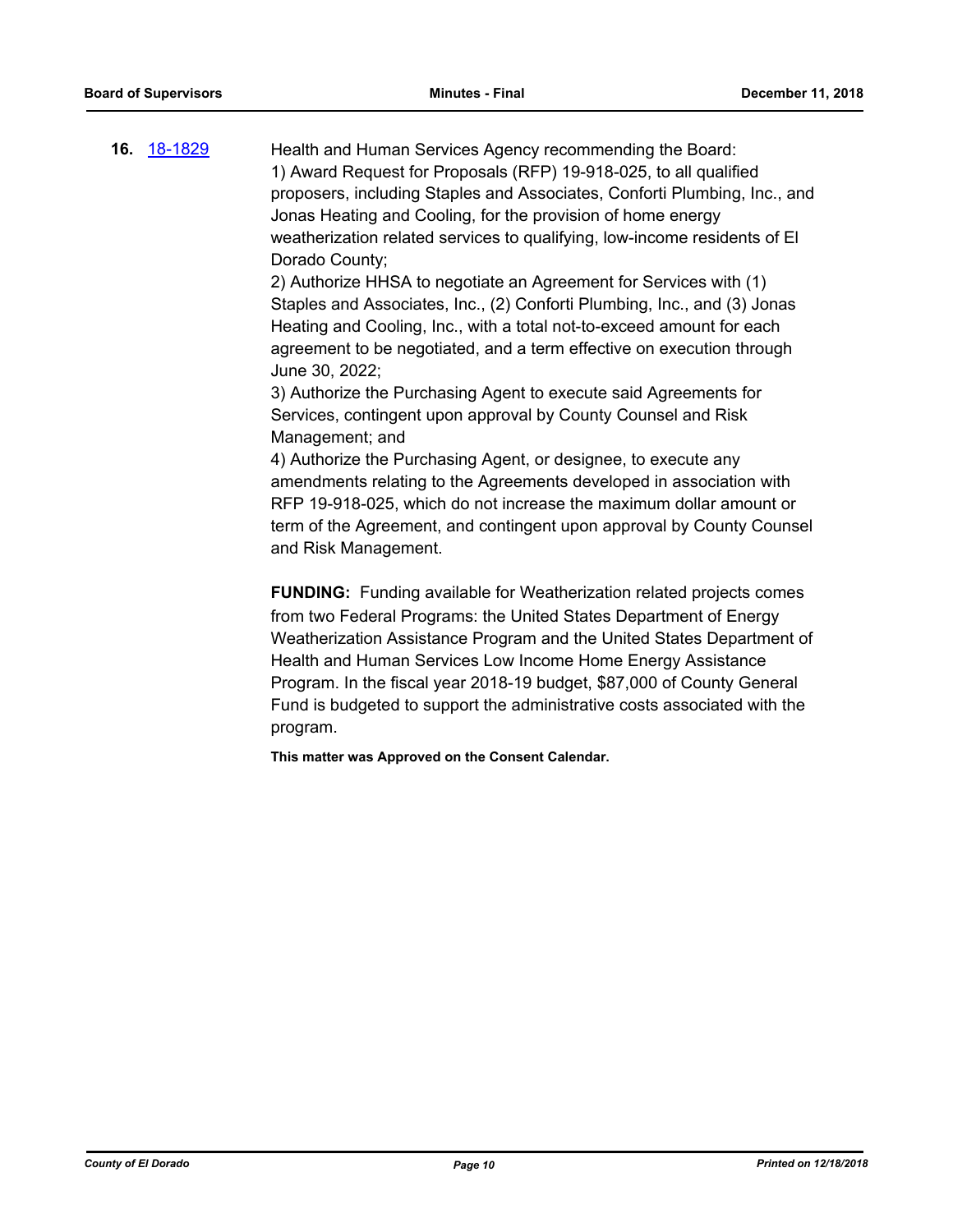**17.** [18-1841](http://eldorado.legistar.com/gateway.aspx?m=l&id=/matter.aspx?key=25191) Health and Human Services Agency recommending the Board: 1) Approve the Children's Medical Services Program Budgets and Work Plans for the County of El Dorado for Fiscal Year 2018-2019 for the provision of required preventive and specialized health care services to children from birth to 21 years of age who are afflicted with life-threatening and/or severe life-altering chronic medical conditions, with an estimated maximum reimbursement amount of \$1,076,198;

> 2) Delegate authority to the HHSA Director to execute the Certification Statements and any additional documents related to this funding, if any; and

> 3) Authorize the HHSA Director, Assistant Director of Administration and Finance, or the Chief Fiscal Officer to execute any required fiscal and programmatic reports.

> **FUNDING:** 59% Federal Children's Medical Services Allocation, 32% State Children's Medical Services Allocations, 6% Public Health Realignment Fund Match, 1% Social Services Realignment Fund Match, and 1% County General Fund Match.

**This matter was Approved on the Consent Calendar.**

**18.** [18-1275](http://eldorado.legistar.com/gateway.aspx?m=l&id=/matter.aspx?key=24626) Health and Human Services Agency recommending the Board: 1) Approve and authorize the Chair to sign Funding Agreement 3304 with Marshall Medical Center, to support the operation of the Public Health Hospital Preparedness Program, effective upon execution through 03/31/2019 with a maximum funding amount of \$26,935.00; and 2) Authorize the Health and Human Services Agency Director, or designee, to execute further documents relating to Funding Agreement 3304, including amendments which do not increase the maximum dollar amount or term of the Agreement, and contingent upon approval by County Counsel and Risk Management.

> **FUNDING:** Hospital Preparedness Program, which is federal fund pass thru from California Department of Public Health.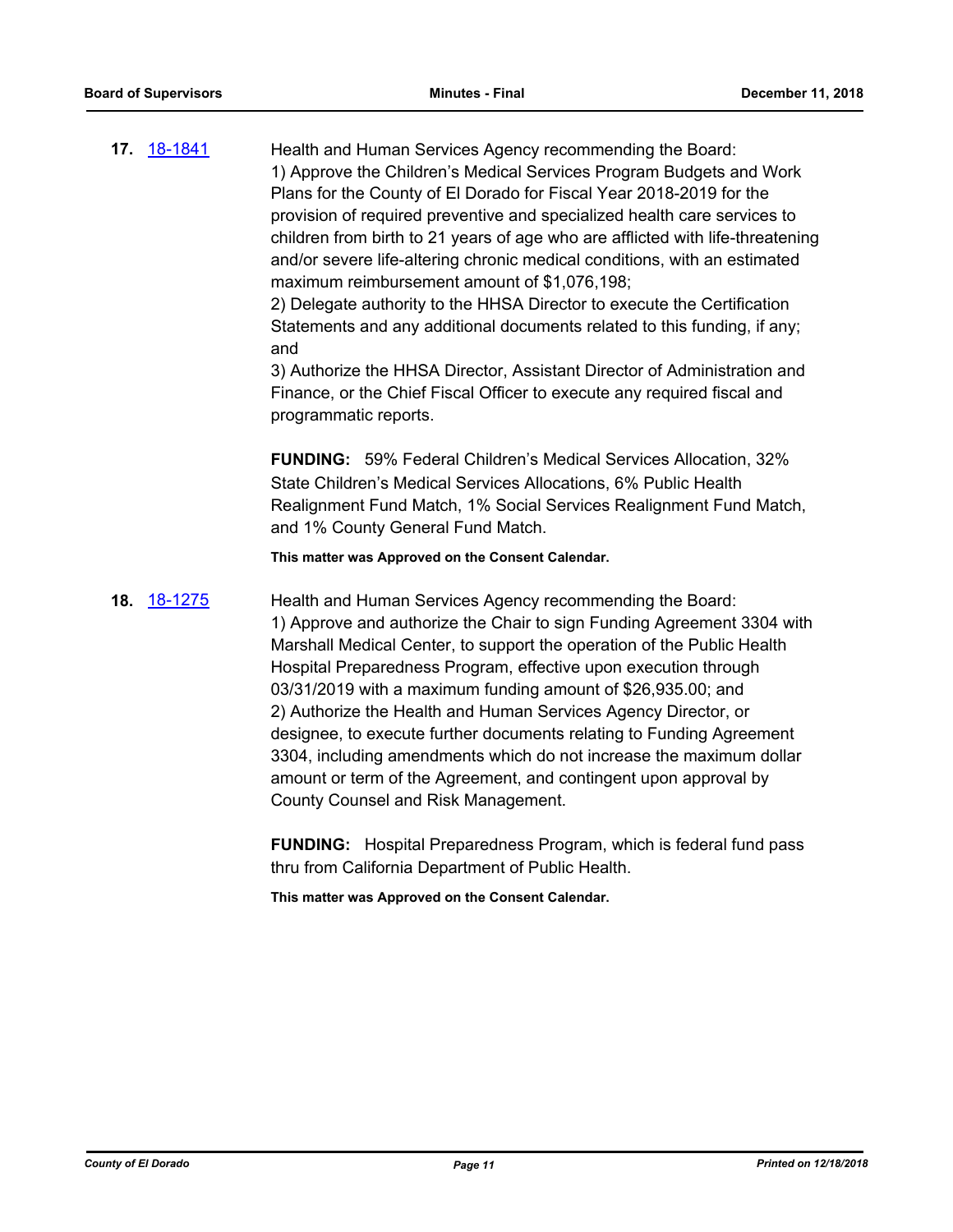### **LAND USE AND DEVELOPMENT - CONSENT ITEMS**

**19.** [18-1695](http://eldorado.legistar.com/gateway.aspx?m=l&id=/matter.aspx?key=25046) Community Development Services, Administration and Finance Division and Department of Transportation, recommending the Board receive and file the Annual Report of Special Taxes for County Service Areas 3 and 9 Zones of Benefit for Fiscal Year 2017/2018 (Annual Report), pursuant to Section 50075.3 of California Government Code.

> **FUNDING:** County Service Area 3 and 9 Zones of Benefit Special Taxes provide full funding for preparation and filing of this Annual Report.

**This matter was Approved on the Consent Calendar.**

**20.** [18-1686](http://eldorado.legistar.com/gateway.aspx?m=l&id=/matter.aspx?key=25037) Community Development Services, Department of Transportation, recommending the Board approve the Board of Supervisors Policy G-3, Dead Animal Disposal, with the original administrative modifications.

# **FUNDING:** N/A

### *Public Comment: T. Kayes, K. Greenwood*

**A motion was made by Supervisor Veerkamp, seconded by Supervisor Frentzen to Approve this matter with direction to staff to:**

**1) Work with the Fish and Game Commission for additional options regarding the removal of dead animals; and**

**2) Provide the Board with statistics of dead animals removed after hours and the cost of providing this service after hours.**

- **Yes:** 4 Veerkamp, Frentzen, Ranalli and Novasel
- **Noes:** 1 Hidahl

**21.** [18-1704](http://eldorado.legistar.com/gateway.aspx?m=l&id=/matter.aspx?key=25055) Community Development Services, Department of Transportation - Fleet Services Unit, recommending the Board consider the following: 1) Authorize the Purchasing Agent to utilize the State of California competitively bid Contract 1-18-23-20A for the acquisition of one (1) 2019 Ford F-150, Super Crew Cab Pick Up, 4x4 for the Department of Transportation - Fleet Services Unit;

> 2) Authorize the Purchasing Agent to sign a purchase order to the awarded State vendor, Downtown Ford Sales of Sacramento, CA. in the amount of \$35,525 plus applicable delivery, fees and taxes (estimated at \$2,685) for a one time purchase following Board approval and; 3) Make findings that this purchase is exempt from competitive bidding in accordance with Purchasing Ordinance 3.12.16, Section D.

**FUNDING:** Fleet Internal Service Fund.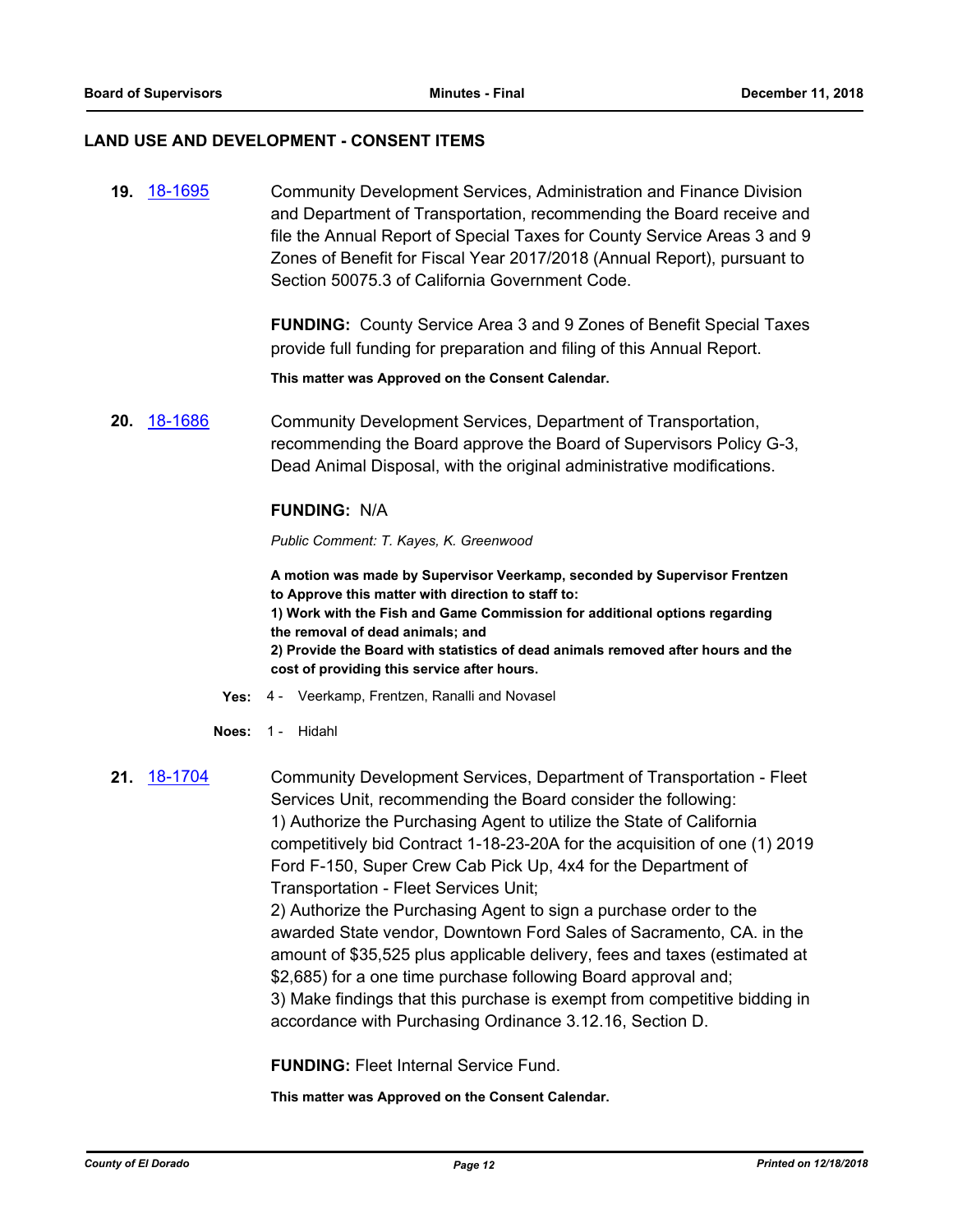**22.** [18-1569](http://eldorado.legistar.com/gateway.aspx?m=l&id=/matter.aspx?key=24920) Community Development Services, Department of Transportation, recommending the Board: 1) Make findings in accordance with Section 3.13.030 of the County

Ordinance that it is more economical and feasible to engage an independent contractor for on-call structural design support services; and 2) Approve and authorize the Chair to sign Agreement for Services 3392 with Drake Haglan & Associates, Inc. to provide on-call structural engineering services in the not-to-exceed amount of \$950,000 for a period beginning upon execution and expiring three years thereafter.

**FUNDING:** Various funding sources as detailed in the Department of Transportation's Capital Improvement Program, including federal, state, and local funding.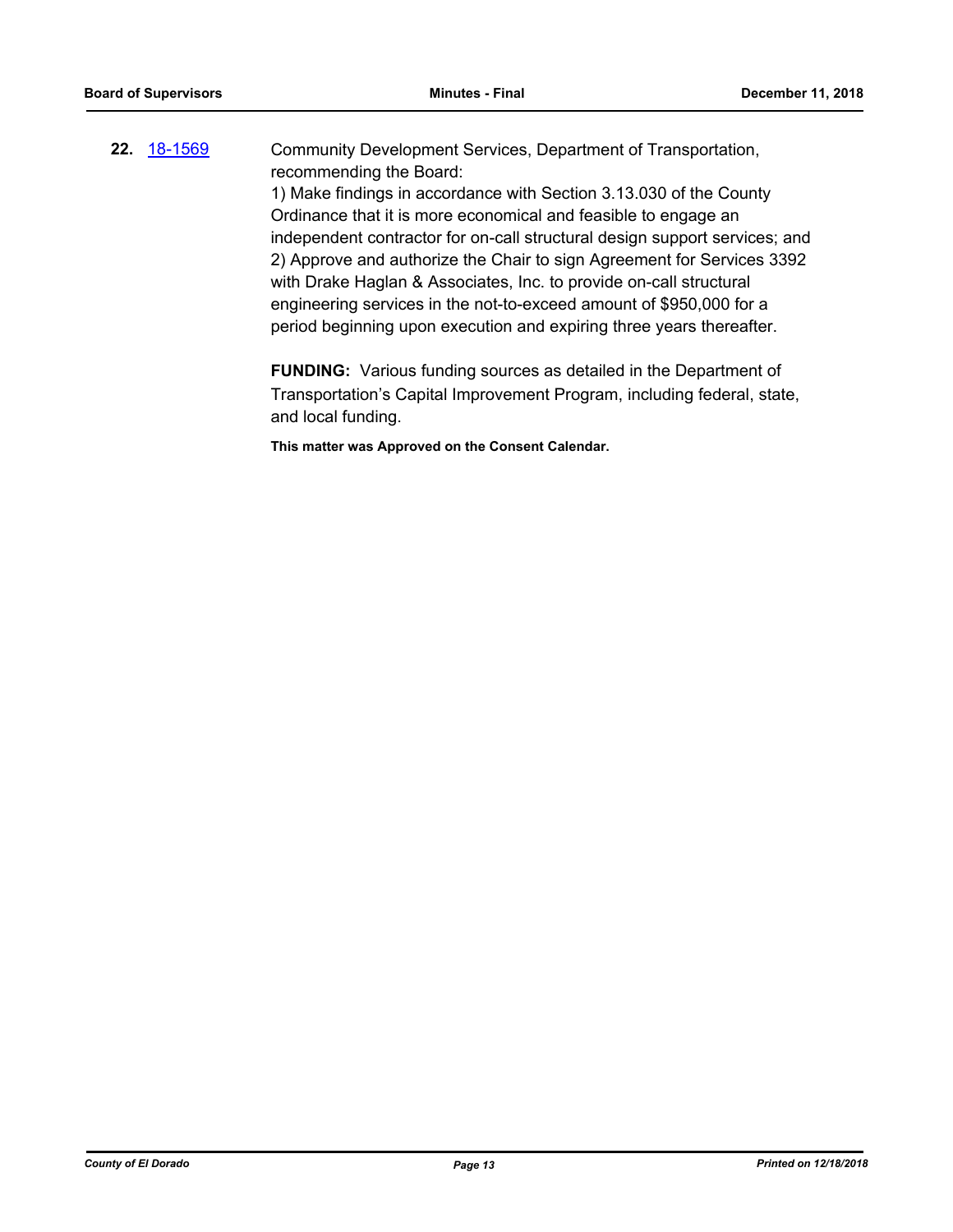| 23. 18-1726 | Community Development Services, Department of Transportation,<br>recommending the Board consider the following:<br>1) Accept the subdivision improvements for West Valley Village, Lot V<br>(TM 12-1507) as complete as of July 1, 2018;<br>2) Reduce Performance Bond K09283420 from \$3,092,889.10 to<br>\$370,860.84, which is ten percent of the total cost of the subdivision<br>improvements (not ten percent of the bond). This amount guarantees<br>against any defective work, labor done, or defective materials furnished,<br>which is to be released after one year if no claims are made;<br>3) Hold Laborer and Materialmens Bond K09283420 in the amount of<br>\$1,854,304.18 for six (6) months to guarantee payments to persons<br>furnishing labor, materials, or equipment;<br>4) Accept the bike path improvements for West Valley Village<br>(Blackstone) Class 1 Bike/Pedestrian Trail, Phase 1 and Phase 2 (TM<br>99-1359) as complete as of July 1, 2018;<br>5) Reduce Phase 1 Performance Bond 929607009 from \$1,269,320.60<br>to \$126,932.06, which is ten percent of the total improvements. This<br>amount guarantees against any defective work, labor done, or defective<br>materials furnished, which is to be released after one year if no claims are<br>made;<br>6) Hold Phase 1 Laborer and Materialmens Bond 929607009 in the<br>amount of \$1,269,320.60 for six (6) months to guarantee payments to<br>persons furnishing labor, materials, or equipment;<br>7) Authorize the Clerk of the Board to release the aforementioned bonds<br>after the required time periods upon written request from the Department<br>of Transportation; and<br>8) Authorize the Clerk of the Board to release Phase 2 Performance Bond<br>929916520 in the amount of \$804,401.60 and Phase 2 Laborer and<br>Materialmens Bond 929916520 in the amount of \$804,401.60 at this<br>time. The Phase 2 improvements are secured under the West Valley<br>Village, Lot V Subdivision Improvement Agreement bonds, items 2 and 3<br>above. |
|-------------|--------------------------------------------------------------------------------------------------------------------------------------------------------------------------------------------------------------------------------------------------------------------------------------------------------------------------------------------------------------------------------------------------------------------------------------------------------------------------------------------------------------------------------------------------------------------------------------------------------------------------------------------------------------------------------------------------------------------------------------------------------------------------------------------------------------------------------------------------------------------------------------------------------------------------------------------------------------------------------------------------------------------------------------------------------------------------------------------------------------------------------------------------------------------------------------------------------------------------------------------------------------------------------------------------------------------------------------------------------------------------------------------------------------------------------------------------------------------------------------------------------------------------------------------------------------------------------------------------------------------------------------------------------------------------------------------------------------------------------------------------------------------------------------------------------------------------------------------------------------------------------------------------------------------------------------------------------------------------------------------------------------------------------------------------------------|
|             | <b>FUNDING: Developer Funded.</b>                                                                                                                                                                                                                                                                                                                                                                                                                                                                                                                                                                                                                                                                                                                                                                                                                                                                                                                                                                                                                                                                                                                                                                                                                                                                                                                                                                                                                                                                                                                                                                                                                                                                                                                                                                                                                                                                                                                                                                                                                            |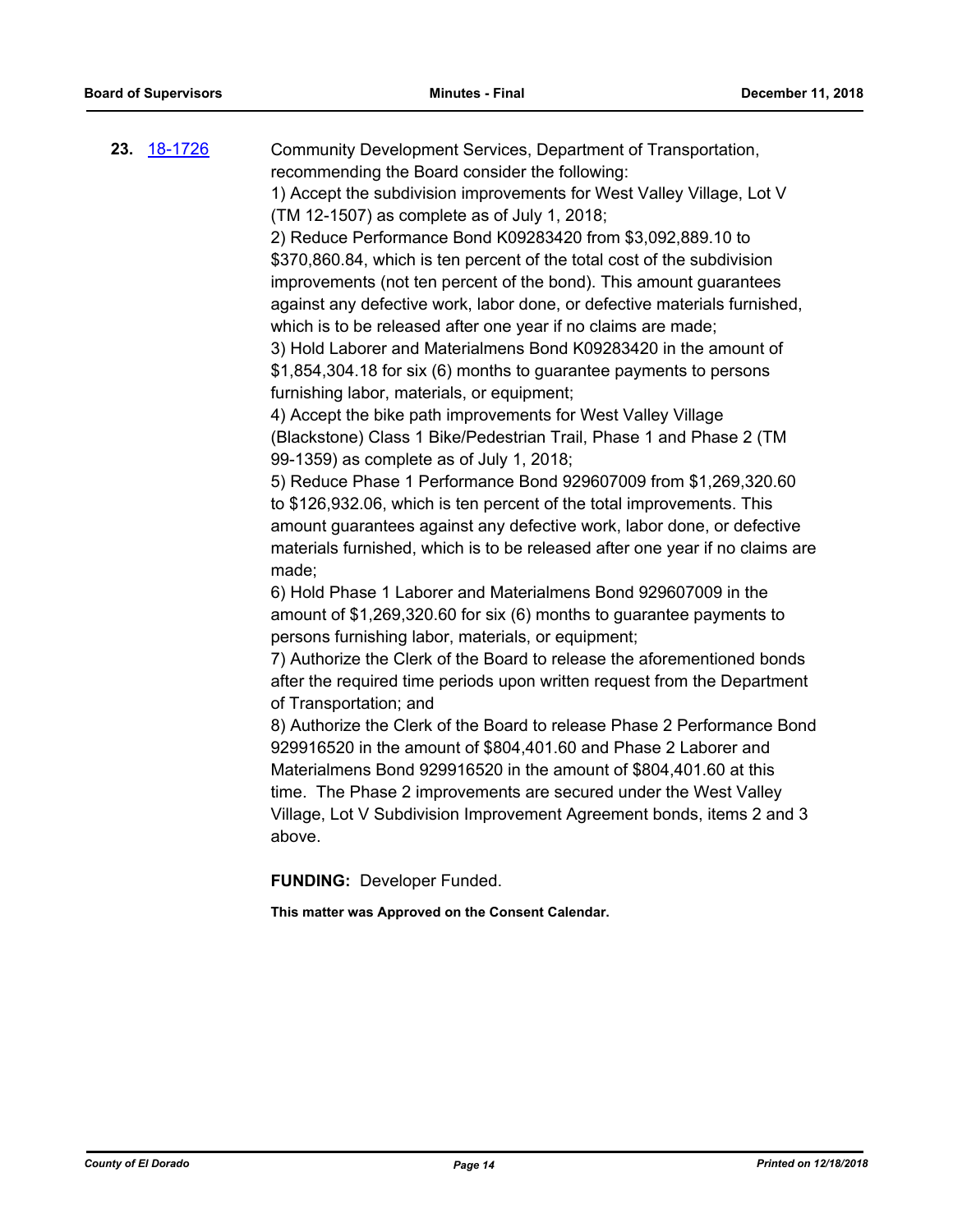# **LAW AND JUSTICE - CONSENT ITEMS**

**24.** [18-1667](http://eldorado.legistar.com/gateway.aspx?m=l&id=/matter.aspx?key=25018) Sheriff's Office recommending the Board authorize the Chair to ratify a Memorandum of Understanding between the Sheriff's Office (SO) and the Placerville Police Department (PPD), where the SO provided emergency dispatch services for the PPD on an as needed basis for the term of August 1, 2018 to October 31, 2018, due to PPD's limited resources during the term of the agreement.

**FUNDING:** Reimbursement from PPD.

**This matter was Approved on the Consent Calendar.**

**25.** [18-1738](http://eldorado.legistar.com/gateway.aspx?m=l&id=/matter.aspx?key=25089) Sheriff's Office, recommending the Board adopt and authorize the Chair to sign Resolution **250-2018**, amending the Authorized Personnel Allocation Resolution 132-2018: 1) Thereby deleting the current vacant 1.0 full time equivalent (FTE) Department Analyst I/II allocation and adding 1.0 FTE Administrative Analyst I/II, effective January 5, 2019; and 2) Thereby deleting the current vacant 1.0 full time equivalent (FTE) Senior Department Analyst I/II allocation and adding a 1.0 FTE Senior Administrative Analyst I/II, effective January 5, 2019.

**FUNDING:** General Fund.

**Resolution 250-2018 was Adopted upon Approval of the Consent Calendar.**

# **END CONSENT CALENDAR**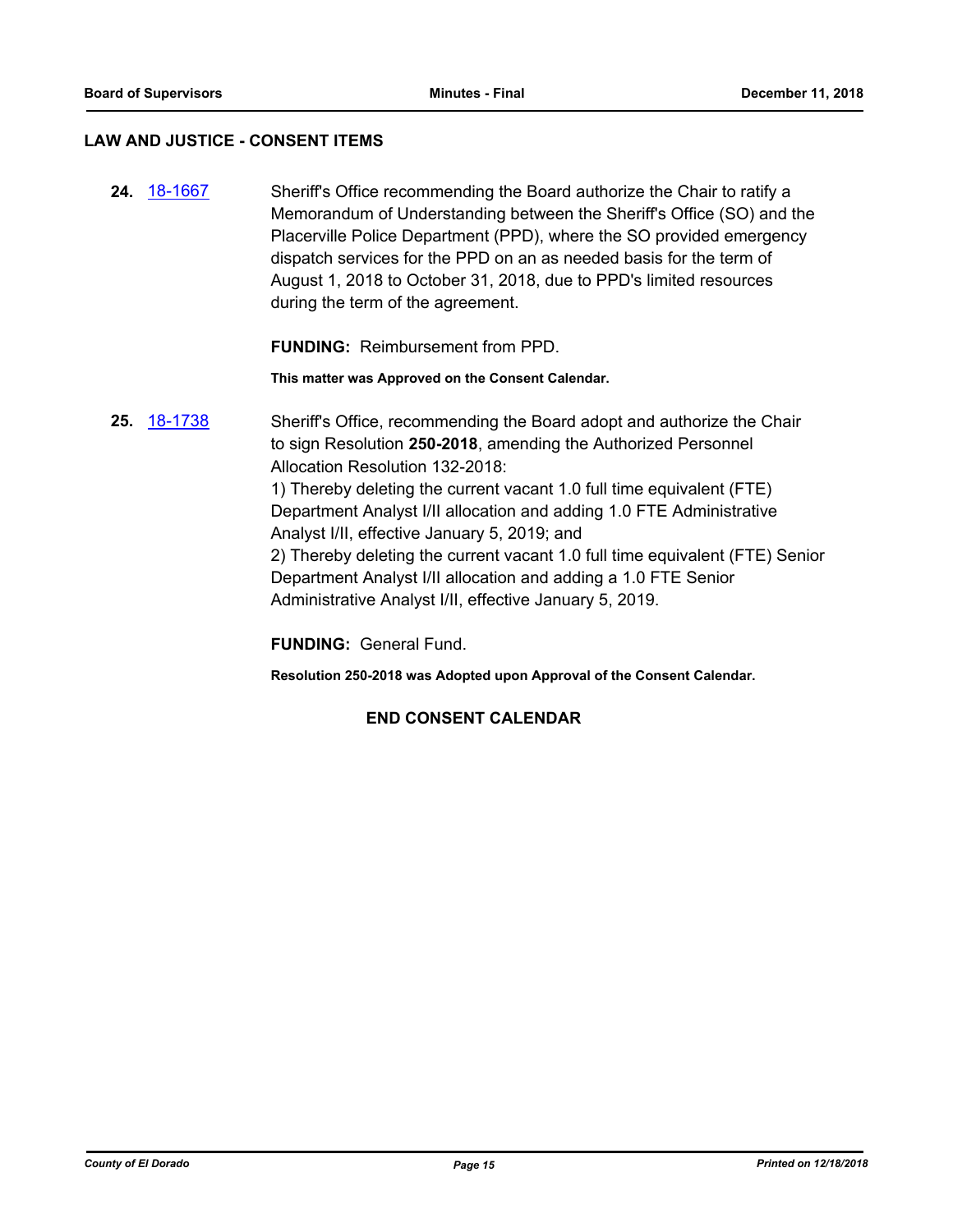# **10:00 A.M. - CLOSED SESSION TIME ALLOCATION**

|     | 26. 18-1893    | <b>Pursuant to Government Code Section 54957- Public Employee</b><br><b>Appointment.</b> Title: Registrar of Voters. (Est. Time: 15 Min.)                                                                                                                                                                                                                    |
|-----|----------------|--------------------------------------------------------------------------------------------------------------------------------------------------------------------------------------------------------------------------------------------------------------------------------------------------------------------------------------------------------------|
|     |                | By a unanimous 5-0 vote, the Board voted to appoint Bill O'Neill as the Registrar<br>of Voters subject to a successful background check and successful labor<br>negotiations. The effective date will be part of those negotiations. After the<br>labor negotiations, this item will be brought back to open session to discuss the<br>terms and conditions. |
| 27. | <u>18-1895</u> | <b>Pursuant to Government Code Section 54957.6 - Conference with</b><br>Labor Negotiator: County Negotiator: Director of Human Resources or<br>designee. Unrepresented Employee: Registrar of Voters. (Est. Time: 15<br>Min.)                                                                                                                                |
|     |                | No Action Reported. All five Supervisors participated.                                                                                                                                                                                                                                                                                                       |
| 28. | 18-1892        | <b>Pursuant to Government Code Section 54957- Public Employee</b><br>Appointment. Title: Director of Health & Human Services Agency. (Est.<br>Time: 15 Min.)                                                                                                                                                                                                 |
|     |                | By a unanimous 5-0 vote, the Board voted to appoint Don Semon as the Director<br>of Health & Human Services Agency beginning February 2, 2019 subject to a<br>successful labor negotiations. After the labor negotiations, this item will be<br>brought back to open session to discuss the terms and conditions.                                            |
| 29. | 18-1894        | <b>Pursuant to Government Code Section 54957.6 - Conference with</b><br>Labor Negotiator: County Negotiator: Director of Human Resources or<br>designee. Unrepresented Employee: Director of Health & Human<br>Services Agency. (Est. Time: 15 Min.)                                                                                                         |

**No Action Reported. All five Supervisors participated.**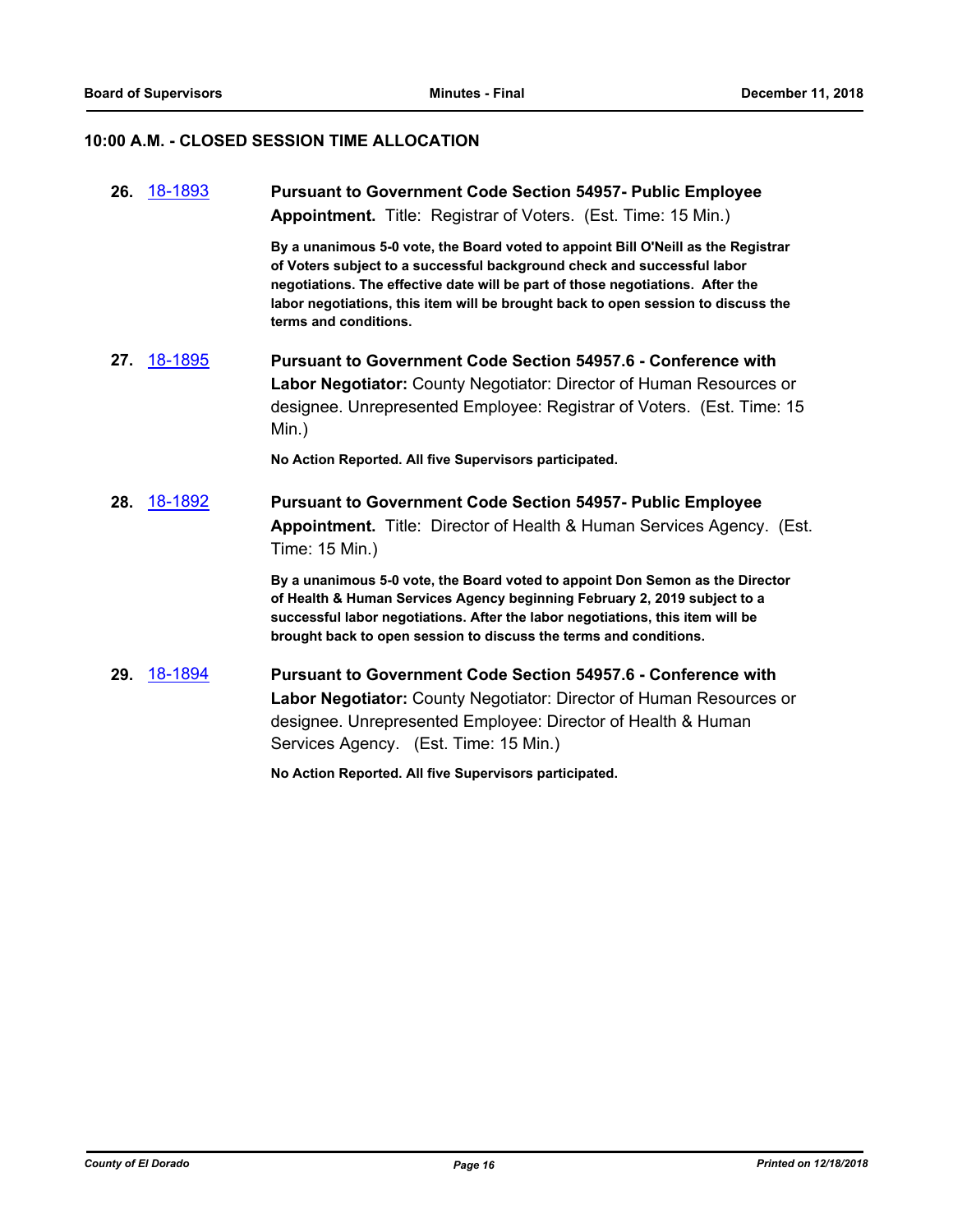# **11:00 A.M. - TIME ALLOCATION**

|  | <b>30 18-1882</b> | Supervisor Ranalli recommending the Board: |
|--|-------------------|--------------------------------------------|
|--|-------------------|--------------------------------------------|

1) Recognize Cherie Raffety, El Dorado County Treasurer-Tax Collector; Rich Briner, El Dorado County Surveyor; and William E. "Bill" Schultz, El Dorado County Recorder-Clerk, Registrar of Voters, and Director of Veterans Affairs for their service to the County of El Dorado as elected department heads; and

2) Approve and authorize all five Board members to sign individual Proclamations that recognize each of these three elected officials in appreciation for their service and to acknowledge each as they prepare to leave elected office in January 2019. (Est. Time: 30 Min.)

**Karen Coleman, Treasurer-Elect, read the Proclamation. A motion was made by Supervisor Ranalli, seconded by Supervisor Frentzen to Approve this matter and authorize all five Board members to sign a Proclamation for Cherie Rafferty, El Dorado County, Treasurer-Tax Collector in appreciation for her service and to acknowledge her as she prepares to leave elected office in January 2019.**

**Yes:** 5 - Veerkamp, Frentzen, Ranalli, Novasel and Hidahl

**Phil Mosbacher, Surveyor-Elect, read the Proclamation. A motion was made by Supervisor Ranalli, seconded by Supervisor Novasel to Approve this matter and authorize all five Board members to sign a Proclamation for Rich Briner, El Dorado County, Surveyor in appreciation for his service and to acknowledge him as he prepares to leave elected office in January 2019.**

**Yes:** 5 - Veerkamp, Frentzen, Ranalli, Novasel and Hidahl

**Linda Webster, Assistant Registrar of Voters, read the Proclamation. A motion was made by Supervisor Ranalli, seconded by Supervisor Frentzen to Approve this matter and authorize all five Board members to sign a Proclamation for William E. "Bill" Schultz, El Dorado County, Recorder-Clerk, Registrar of Voters, and Director of Veterans Affairs in appreciation for his service and to acknowledge him as he prepares to leave elected office in January 2019.**

**Yes:** 5 - Veerkamp, Frentzen, Ranalli, Novasel and Hidahl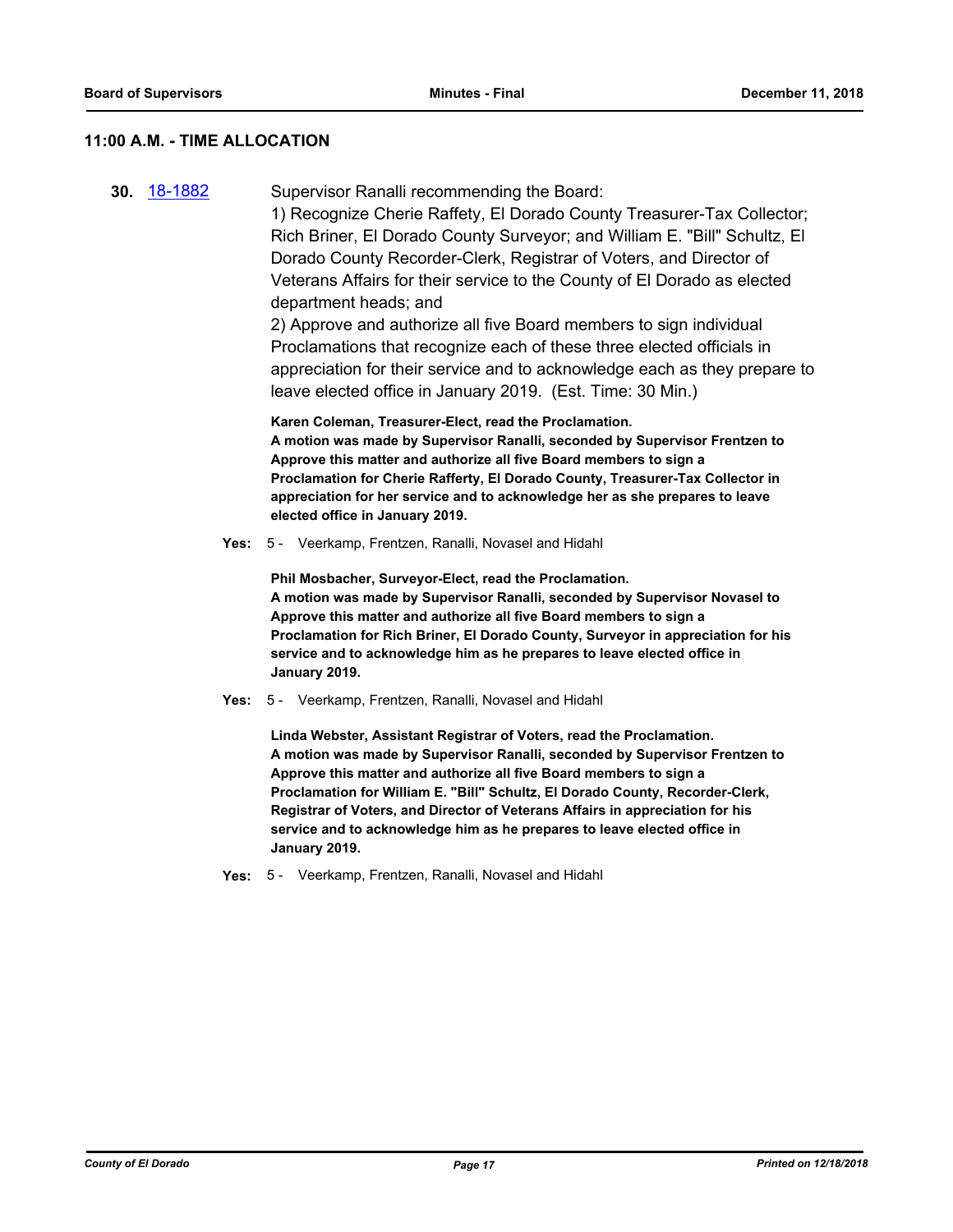# **1:00 P.M. - TIME ALLOCATION**

**31.** [18-1850](http://eldorado.legistar.com/gateway.aspx?m=l&id=/matter.aspx?key=25200) HEARING - Community Development Services, Environmental Management Department, recommending the Board consider the following regarding the solid waste collection rates for South Tahoe Refuse Co., Inc., Areas A and B:

> 1) Based on the analysis completed by Crowe LLP, find that a 3.11% increase to the existing rates be in accordance with the interim year rate setting process as outlined in the Solid Waste Rate Setting Policies and Procedures Manual; and

2) Adopt and authorize the Chair to sign Resolution **247-2018** authorizing an increase to the solid waste collection rates for South Tahoe Refuse Co., Inc., Areas A and B, by 3.11% for the 2019 interim year, and by the remaining 3.08% that was deferred from the 2018 base year rate increase to the 2019 interim year, for a total rate increase of 6.19%, to be effective January 1, 2019. (Est. Time: 15 Min.)

**FUNDING:** User Fees, Franchise Fees. (No Federal Funding)

### *Public Comment: J. Gimble*

**Supervisor Ranalli opened the hearing and upon conclusion of the public comment period, closed the hearing. A motion was made by Supervisor Novasel, seconded by Supervisor Veerkamp to Approve this matter and Adopt Resolution 247-2018.**

- **Yes:** 5 Veerkamp, Frentzen, Ranalli, Novasel and Hidahl
- **32.** [18-1789](http://eldorado.legistar.com/gateway.aspx?m=l&id=/matter.aspx?key=25140) Supervisor Ranalli recommending the Board receive and file presentation on the Fire Adapted 50 Collaborative Vegetation Management Program Update, provided by Mark Egbert, District Manager of the El Dorado County and Georgetown Divide Resources Conservation Districts, and Tom Tinsley, Unit Forester, CAL-FIRE Amador-El Dorado Unit. (Est. Time: 30 Min.)

*Public Comment: L. Nixon, D, Pearce*

**Received and Filed.**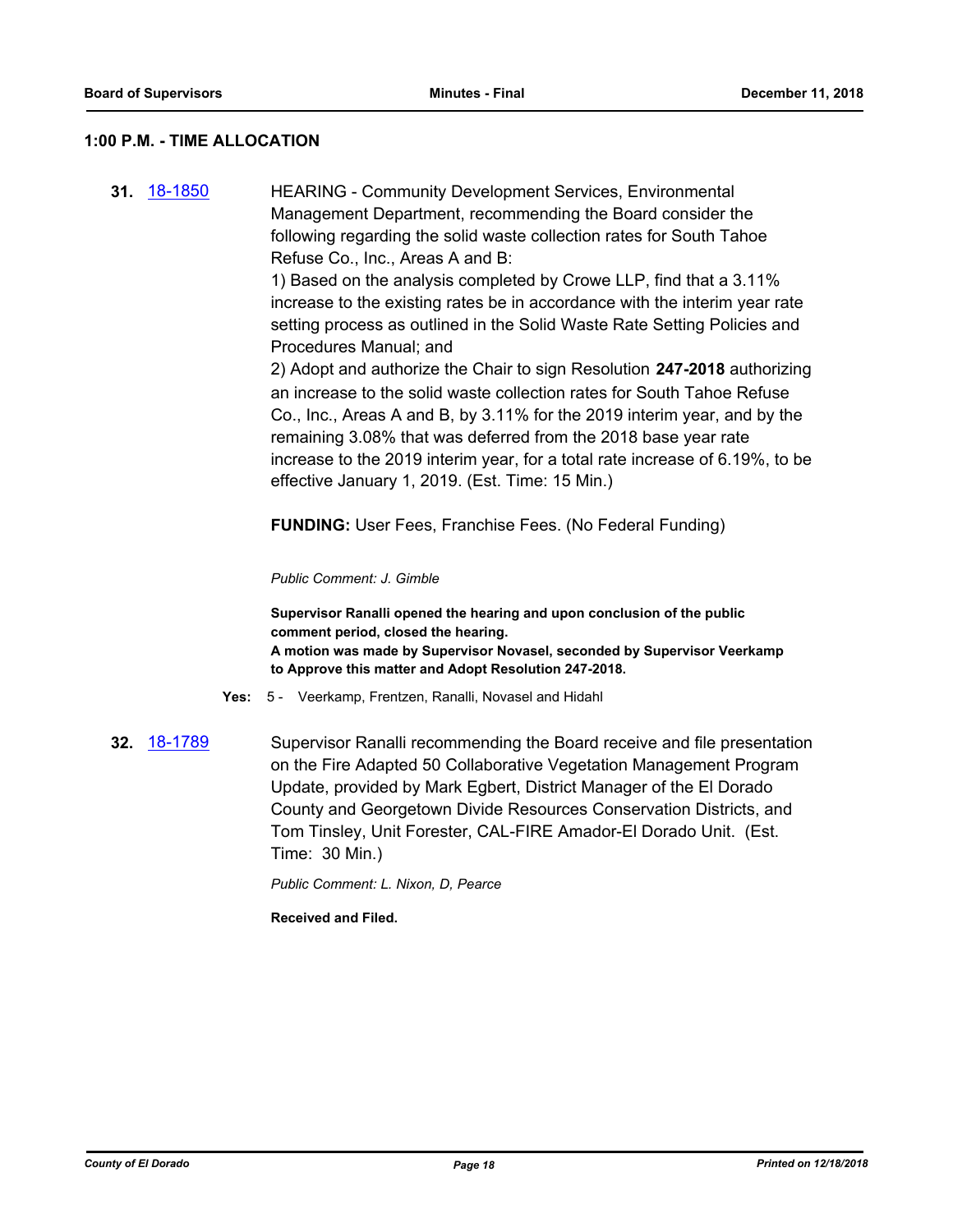## **2:00 P.M. - TIME ALLOCATION**

**33.** [18-1740](http://eldorado.legistar.com/gateway.aspx?m=l&id=/matter.aspx?key=25091) Chief Administrative Office recommending the Board:

1) Receive and file a report on the County's emergency response system, including operational roles and responsibilities, and funding sources and uses;

2) Provide direction to staff to proceed with the transfer of existing Emergency Preparedness and Emergency Medical System program functions from the Health and Human Services Agency to the Chief Administrative Office, as outlined in Recommendation (1) below; and 3) Provide direction to staff regarding which, if any, of the remaining three (3) recommendations, detailed at the end of this report, should be implemented. (Est. Time: 30 Min.)

### **FUNDING:** State and Federal; General Fund.

### *Public Comment: T. Kayes*

**A motion was made by Supervisor Frentzen, seconded by Supervisor Ranalli to: 1) Approve the transfer of the emergency preparedness and response and emergency medical services program functions from the Health and Human Services Agency to the Chief Administrative Office, direct the Chief Administrative Officer to return in the next 30 days with appropriate personnel resolution amendments and budget transfers to effect this transfer, and direct the Chief Administrative Officer to return to the Board in the next 90 days with a final assessment and any further recommended revisions to the organizational structure, in order to provide effective and efficient support to the Emergency Medical Services and Preparedness programs;**

**2) Direct the Chief Administrative Officer and the Health and Human Services Agency to identify and evaluate additional organizational and/or funding alternatives, in order to reduce the identified administrative overhead costs so that more State and Federal funding could be allocated to direct emergency management program functions;** 

**3) Formally request that the Sheriff, as the Chair of the Disaster Council, ensures that the Disaster Council holds the required number of meetings each year; and 4) Direct the Chief Administrative Officer and the Sheriff, with participation of the Health and Human Services Agency, to return to the Board in the next 60 days with recommended updates and revisions to Policy K-3.**

**Yes:** 5 - Veerkamp, Frentzen, Ranalli, Novasel and Hidahl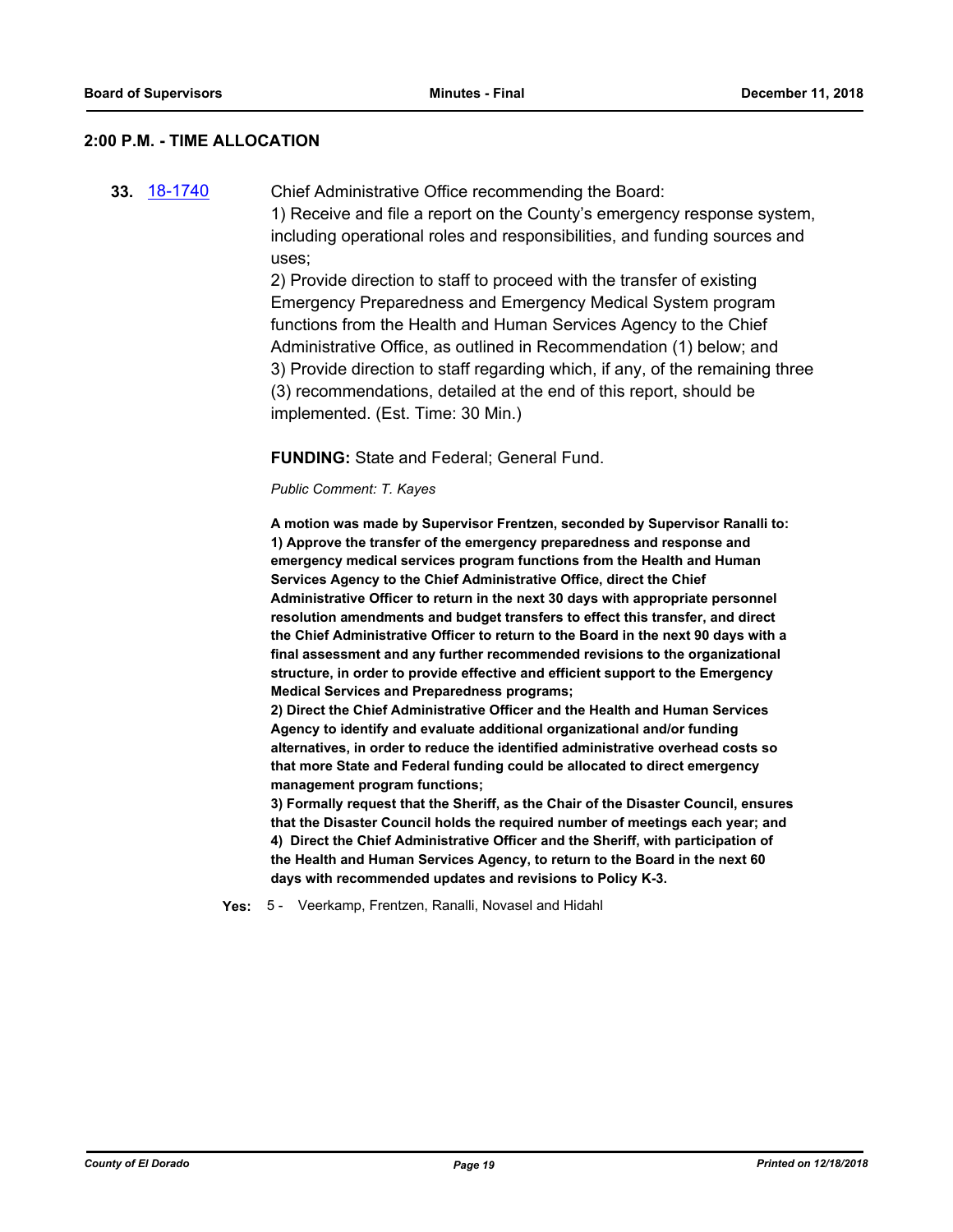## **ITEMS TO/FROM SUPERVISORS**

**Supervisor Frentzen reported on the following: Human Rights Commission. Local Agency Formation Commission Board meeting. Transit and Transportation Commission meeting.**

**Supervisor Hidahl reported on the following: Transit and Transportation Commission meeting. Greater Sacramento Economic Council meeting. Homeless housing funding.**

**Supervisor Veerkamp reported on the following: Local Agency Formation Commission Board meeting. Sacramento Area Council of Governments Transportation meeting. Transit Authority meeting. Apple Farms pilot project meeting. Agricultural tour.**

**Supervisor Novasel reported on the following: California State Association of Counties conference. Human Rights Commission. Housing Tahoe Partnership meeting. Tahoe Conservancy Board meeting. Tahoe Transportation Board meeting.**

**Supervisor Ranalli reported on the following: Golden Sierra Job Training meeting. Transportation meeting. Rural County Representatives of California meeting.**

# **CAO UPDATE**

**Don Ashton, Chief Administrative Officer, reported on the following: Quarterly Meeting of Greater Sacramento Economic Council Board of Directors. City Manager of South Lake Tahoe-City Two by Two meeting. Project Lead graduation ceremony.**

# **ADJOURNED AT 3:09 P.M.**